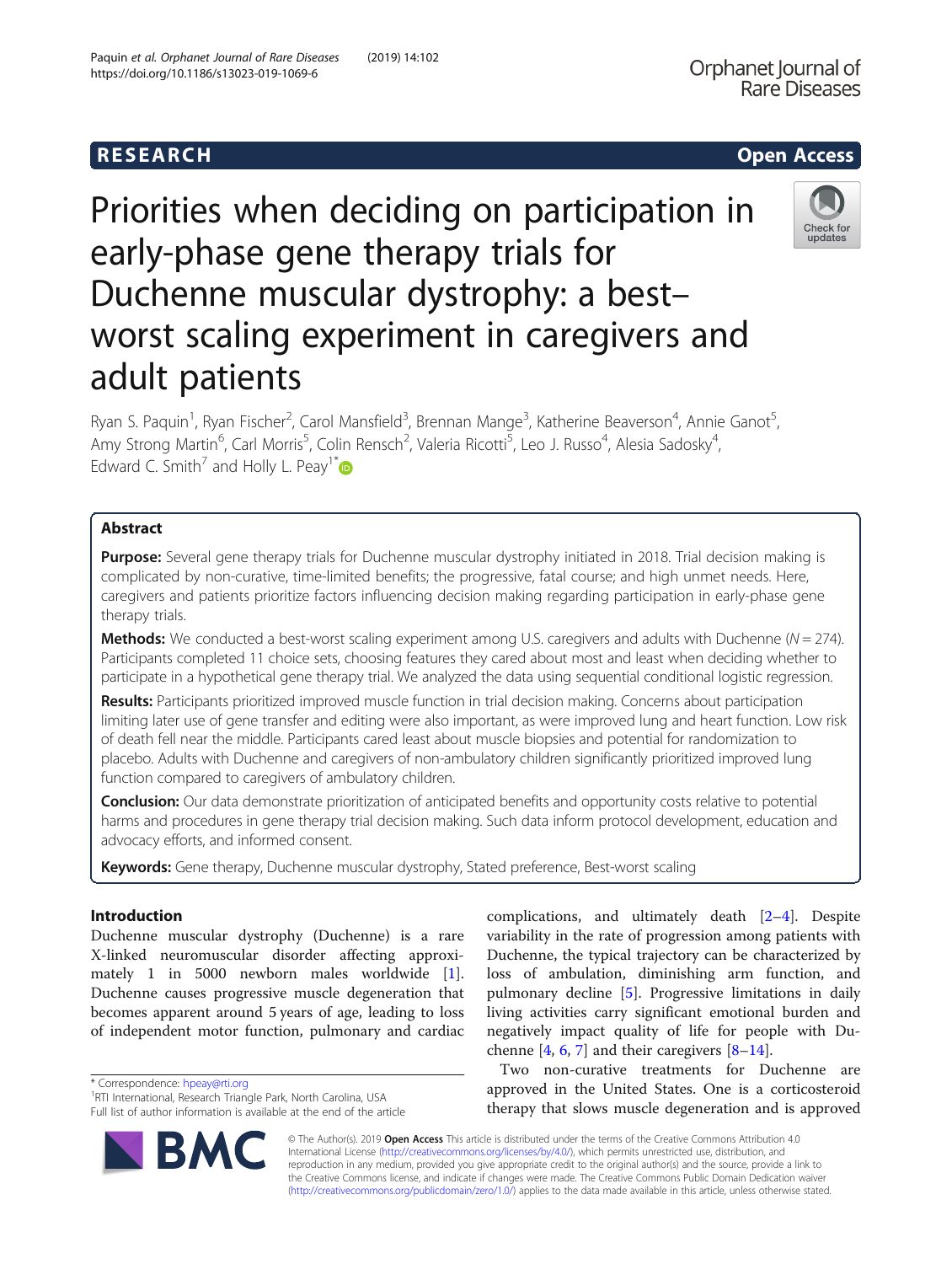for all patients [\[15](#page-8-0), [16\]](#page-8-0). The other is a mutation-specific therapy that received accelerated approval. It is indicated for less than 15% of patients, and clinical efficacy has not yet been established [[17](#page-8-0)–[19](#page-8-0)]. Multiple investigational therapies are currently under development, including gene-replacement therapies [\[20](#page-8-0)–[22](#page-8-0)].

Preclinical data from animal models suggest that a truncated version of the dystrophin gene introduced through gene transfer can last at least 8 years and may lead to long-term stabilization in muscle function [\[21,](#page-8-0) [23,](#page-8-0) [24](#page-8-0)]. Three independent trials are currently underway in the United States to establish safety and tolerability of gene therapy in Duchenne patients [\[25\]](#page-8-0). In this promising context, we examine interest in participating and the factors important to patients and caregivers when making decisions to participate in clinical trials of gene therapy technologies to treat Duchenne.

Prior research in Duchenne caregivers provides evidence that therapeutic optimism and psychological participation benefits may reduce attention to potential risks and burdens during the trial participation decision-making process; these findings are attributed, in part, to the limited treatment options and to the progressive, fatal nature of the disease [\[26](#page-8-0), [27\]](#page-8-0). Building on the work of Parent Project Muscular Dystrophy (PPMD) in rare-disease patient-focused drug development [\[28](#page-8-0)–[30](#page-8-0)] we used a stated-preference methodology to estimate the relative importance of several plausible risks, burdens, and benefits of gene therapy clinical trials in a hypothetical decision-making process.

# Materials and methods

The study used a community-engaged approach and incorporated an advisory committee comprising three advocacy members, a patient representative, a caregiver representative, an expert clinician, and representatives from the pharmaceutical industry (three representatives each from Pfizer and Solid Biosciences, with rotation of industry representatives over time). The advisory committee provided repeated input on the study aims, instrument, data interpretation, and reporting. Scientific oversight was provided by RTI International/RTI Health Solutions. Community leadership came from the sponsoring organization, Parent Project Muscular Dystrophy (PPMD). As part a larger online survey, we conducted a best-worst scaling (BWS) choice experiment [[28](#page-8-0)] examining factors important in decision making regarding participation in early-phase clinical trials for gene therapy as a treatment for Duchenne muscular dystrophy (Duchenne). The study protocol received IRB review and approval from RTI International's Committee for the Protection of Human Subjects.

# **Participants**

PPMD recruited caregivers (parents or legal guardians) of people with Duchenne and adult males with a Duchenne diagnosis through the self-report Duchenne Registry [\(www.duchenneregistry.org\)](http://www.duchenneregistry.org). Four sequential email notices were sent to eligible registry participants. All participants were at least 18 years of age, living in the U.S., and able to read and answer the online survey in English. Eligible caregivers were parents or guardians of a living person, of any age, with Duchenne.

# Study procedures

The online questionnaire was conducted using Qualtrics [[31\]](#page-8-0) and was administered from March 1 – April 2, 2018. In addition to the BWS experiment, the online questionnaire also collected demographic information, ambulatory status of the reference person with Duchenne, and two questions related to interest in participating in gene therapy trials. In addition, the questionnaire included a threshold experiment designed to estimate the maximum risk of death that participants would tolerate from gene therapy; the threshold experiment was conducted prior to the BWS experiment. The survey was anchored around a vignette about gene therapy for Duchenne that described a non-curative potential benefit with uncertain but limited durability. Here we report results only from the BWS experiment.

### BWS experiment

The BWS experiment adhered to an object case design [[32\]](#page-8-0). In this study, we defined 33 choice sets comprising a limited and narrowly defined set of features, or objects. The objects represented potential advantages and disadvantages that adults with Duchenne or their caregivers may consider important when deciding whether to enroll in an early-phase gene therapy trial. Participants were shown a sampling of these choice sets and selected the two objects in each set that they would care about the most and the least, respectively, if they were deciding whether to enroll in such a trial. Caregivers who had more than one child with Duchenne were instructed to make these selections with their youngest living child with Duchenne in mind.

We constructed the choice sets from a common set of 11 objects comprising three potential benefit items, two potential risk items, one item about benefit durability, two items about loss of future-treatment or trial options, and three procedural/trial-burden items. These are shown in Table [1](#page-2-0). In choosing these objects we drew on our findings from qualitative interviews [[33](#page-8-0)]. Items were selected and refined in collaboration with our multi-stakeholder project advisory committee. Our objective in item selection was that all items would be highly relevant to clinical trial decision making.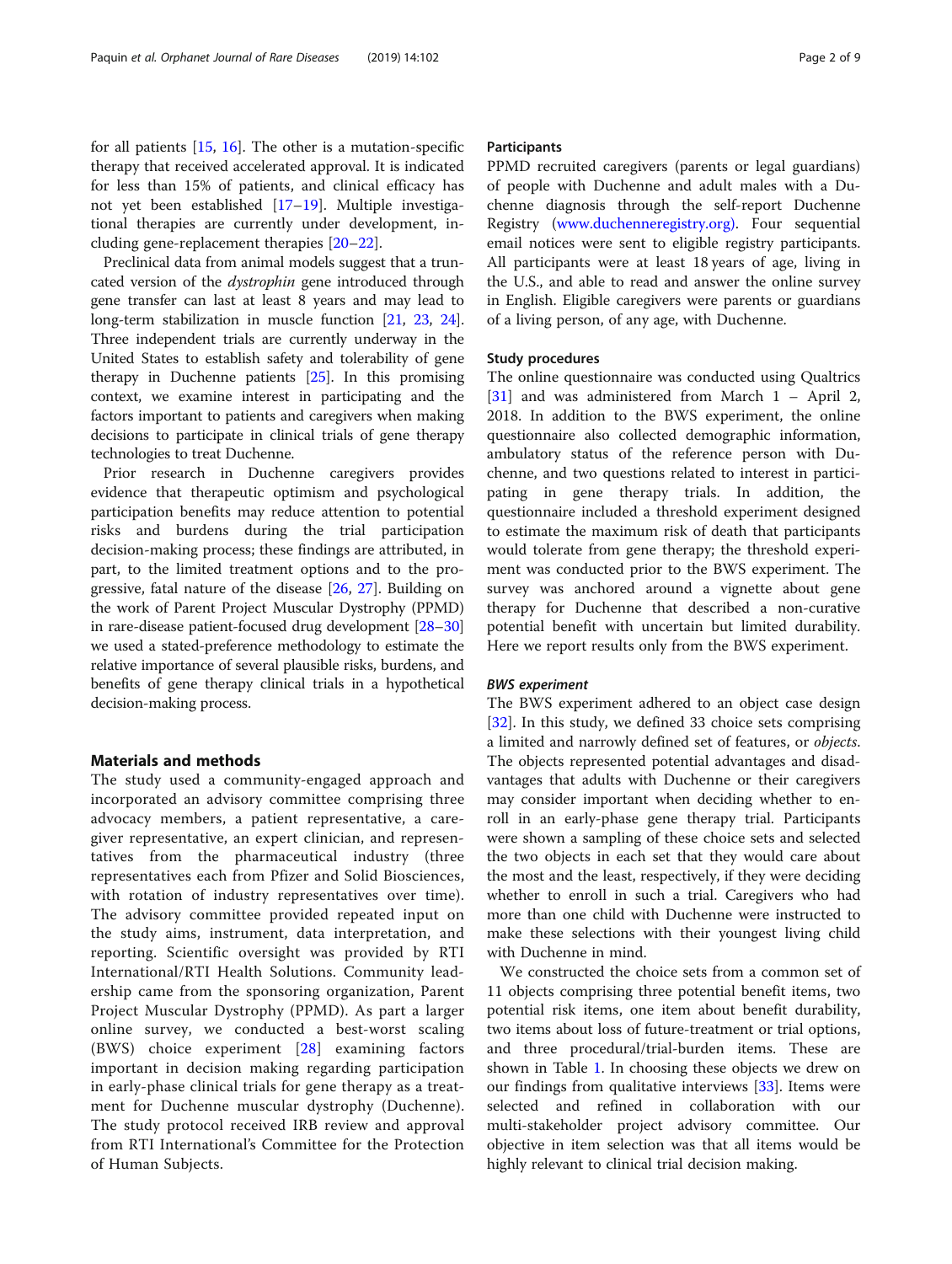<span id="page-2-0"></span>

| <b>Table 1</b> Objects used to construct choice sets for the best-worst choice experiment |
|-------------------------------------------------------------------------------------------|
|                                                                                           |

| Object                                       | Description                                                                                                                                                                                                                         |
|----------------------------------------------|-------------------------------------------------------------------------------------------------------------------------------------------------------------------------------------------------------------------------------------|
| Chance of improved muscle function           | Data are positive about the chance of maintaining, and maybe improving, muscle function.                                                                                                                                            |
| Chance of improved heart function            | Data are positive about the chance of maintaining, and maybe improving, heart function.                                                                                                                                             |
| Chance of improved lung function             | Data are positive about the chance of maintaining, and maybe improving, lung function.                                                                                                                                              |
| Benefit lasts about 10 years                 | Data suggest that gene therapy will last for 10 years. It may be shorter or longer, but no one<br>knows. It is currently not possible to give a second dose of gene therapy. It may be possible<br>in the future, but no one knows. |
| Chance of being in placebo group             | The trial uses a placebo group, where some participants are randomly assigned to a group<br>that gets an inactive (fake) treatment. People who get placebo during the trial would be eligible<br>for gene therapy in the future.    |
| Lowest dose may be too low for benefit       | One of the trial's goals is to test the right dose of gene therapy. If participants get a dose that<br>is too low to work, they <b>will not</b> get another chance to use gene therapy.                                             |
| Two muscle biopsies required                 | Being in the trial requires 2 muscle biopsies (one from the arm and one from the leg) to test<br>for dystrophin production.                                                                                                         |
| Not eligible for future trials               | People who get gene therapy will most likely not be eligible for other clinical trials for the rest<br>of their lives. It may someday be possible, but no one knows.                                                                |
| Limits later use of gene therapies or CRISPR | People who get gene therapy may not be able to use some newer types of gene therapy or gene<br>editing (like CRISPR) for the rest of their lives. It may someday be possible, but no one knows.                                     |
| Chance of long hospitalization               | Data suggest a low risk of needing a long hospitalization of 4 weeks or more to recover from<br>serious side effects.                                                                                                               |
| Chance of death (low risk)                   | Data suggest a very low risk of death soon after using gene therapy. That risk should be even lower<br>than we showed you in the first survey task.                                                                                 |

We asked participant to imagine they or their child had been invited to enroll in an early-phase gene therapy clinical trial for Duchenne. The objects and descriptions reflect the information provided to participants. We explained to participants that references to data in the descriptions referred to evidence collected from animal studies

All participants answered 11 choice questions containing five objects apiece. We used a partially balanced incomplete block design (PBIBD) to create the choice sets used in this study. Participants were randomly assigned to complete one of three versions of the BWS experiment, each of these blocks was made up of 11 distinct choice sets. In the resulting design, each object appeared five times across all 11 sets in each block. The design was partially balanced with variation in the number of times each pair of objects appeared across sets, ranging from 1 to 4 times. The algorithm used to construct the design achieves near-optimal efficiency and our analytical approach produces unbiased estimates even in the absence of perfect balance [[34\]](#page-8-0). In the choice tasks, participants were first asked to select the feature they would care about the most if they were deciding whether to join an early-phase gene therapy clinical trial for Duchenne, followed by the feature they would care about the least (see Fig. [1\)](#page-3-0). Following the random utility model underpinning BWS, here we assume that participants choose the pair of objects in each choice set representing the greatest difference in personal importance as it relates to participating in a gene therapy trial [[35\]](#page-8-0).

# Measures

Prior to analysis, we restructured the choice data so that each choice set contributed nine observations per respondent (guided by Flynn et al.) [[35\]](#page-8-0). Five observations

from every choice set could be picked as most important and the remaining four objects could be picked as least important. The resulting stacked data structure presumes that, as instructed, participants first chose the most important feature followed by the least important, and is consistent with the imposed constraint that participants were not able to select the same object in a set as both the most and least important feature. With 274 participants in our final analytic sample, 11 choice sets per participant, and 9 objects per set, our final restructured dataset had a total of 27,126 observations.

The dependent variable was an indicator coded 1 whenever the object was selected as either most or least important, and 0 otherwise. The independent variables included a set of object identifiers and interaction terms used to test for differences by mobility and participant subgroup (i.e., adults and caregivers). The object identifiers were represented by ten dummy coded variables indicating which object was available to be selected in each observation. "Chance of improved muscle function" was treated as the reference category and signified in the dataset by observations where the values of all ten object identifiers were 0. Unlike standard dummy coding, observations for the four objects in each choice set that remained to be selected as least important were reversed, taking a value of − 1 instead of + 1 (which was used for objects that could be selected as most important). Reverse coding in this way sets a common scale for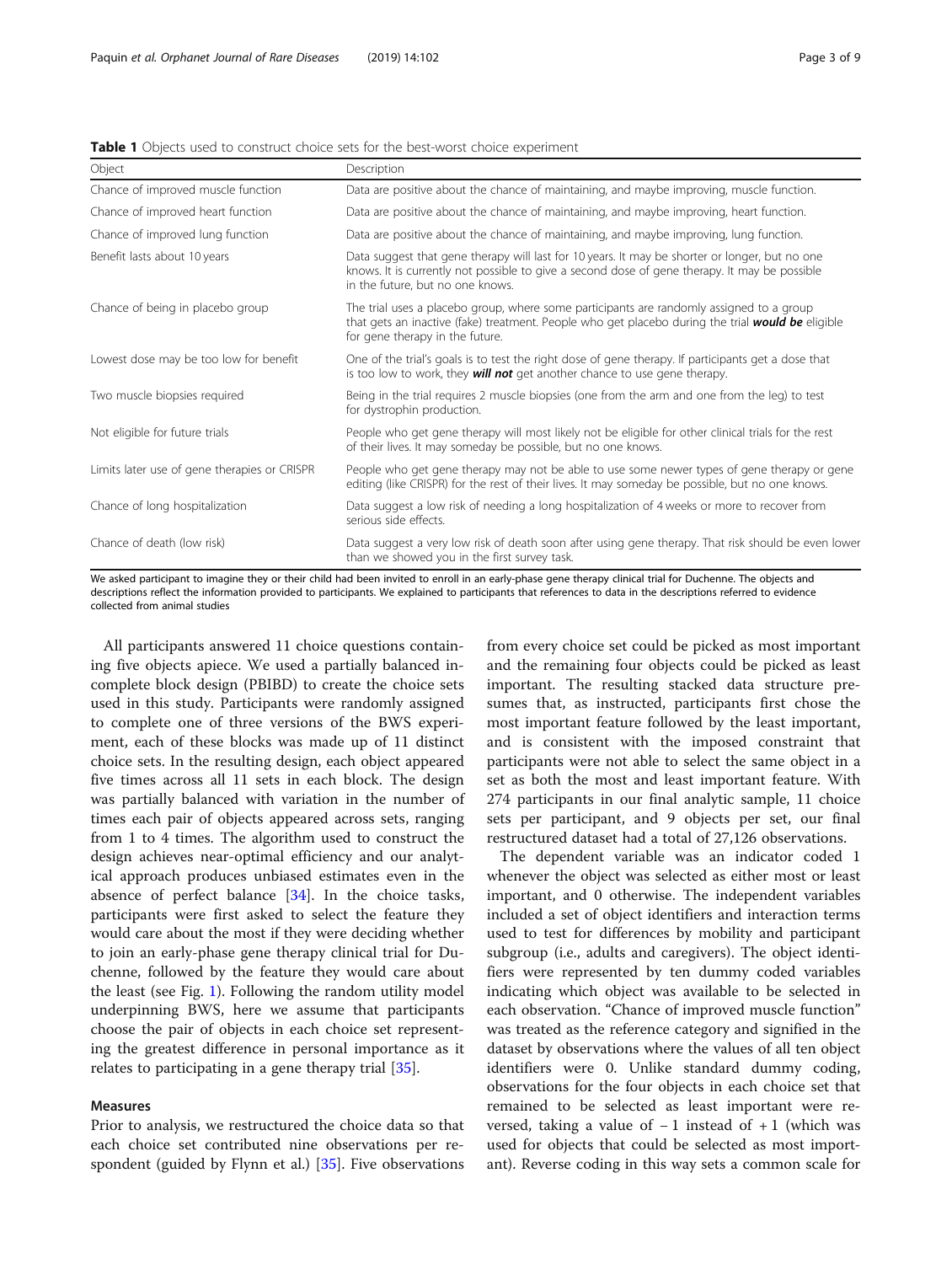<span id="page-3-0"></span>

the parameter estimates [[32\]](#page-8-0). The interaction terms allowed us to perform a moderation analysis comparing the estimated importance of each gene-therapy trial characteristic among (1) non-ambulatory adults with Duchenne (i.e., those who reported using a wheelchair most or all of the time), (2) caregivers of non-ambulatory children with Duchenne, and (3) caregivers with a child who is ambulatory (i.e., walks with assistance or independently). Our motivation for testing for interaction effects is based on the recognition that these subgroups may have different perspectives on gene-therapy trials that would otherwise be masked in a main-effects only model. Four ambulatory adults with Duchenne completed the BWS experiment, but the small sample size prevented us from fully crossing mobility by participant subgroup. To facilitate interpretation of interaction effects, we did not include these four participants in the analyses reported here. We computed the interaction terms by multiplying each object identifier by a set of dummy variables indicating the segment to which participants belonged. Adults with Duchenne who use a wheelchair were designated the reference group in these interactions.

Best-worst scaling experiments can function well even if participants have little interest or intention to engage in the relevant behavior (i.e., participants are capable of choosing most and least important objects, regardless of relevance). Thus, we asked two questions after the BWS experiment to assess interest, framed as the likelihood of attending an information and screening visit given two scenarios. The first specified a 3-h visit to the patient's regular neuromuscular clinic with a physical exam and blood draw. The second added additional burden of an 8-h car ride, 2-night hotel stay, and a full-day assessment including muscle function testing. Participants were asked the likelihood they would attend the screening visit. Response options ranged from not at all likely to very likely.

# Statistical analysis

We analyzed data from our BWS experiment using a respondent-level marginal sequential approach [[32,](#page-8-0) [35](#page-8-0)] with conditional logistic regression in Stata 15.0 [\[36](#page-8-0)]. The marginal sequential approach fits conceptually with the instructions to the respondents to follow a most-then-least selection process [\[37\]](#page-8-0).

The regression coefficients and corresponding odds ratios from this analysis are estimates of relative importance for the 11 objects. Larger coefficients and odds ratios indicate objects with greater importance to enrollment decisions. We computed robust standard errors that adjust for clustering by participant. Given our interest in exploring subgroup differences in preferences, we used a multistep modeling approach by first estimating a main effects model before adding interaction terms. We conducted Wald tests to compare models at each step, retained only those interaction terms for trial characteristics with importance estimates that significantly differed by at least one subgroup  $(P < .05)$ , and report detailed results from the final model.

# Results

# Participant characteristics

Participant characteristics are presented in Table [2.](#page-4-0) The recruitment notice was opened by 594 Registry participants; 319 individuals participated in the survey and 278 participants completed the BWS experiment. The response rate is difficult to determine as adults and caregivers may have received the same recruitment notice and/or forwarded the notice to others. As previously described, the four ambulatory adults with Duchenne who completed the BWS experiment are not included in this analysis. Adult participants with Duchenne included in the analysis  $(n = 27)$  were non-ambulatory and ranged in age from 19 to over 40 years (median = 27). Caregivers  $(n = 247)$  were 26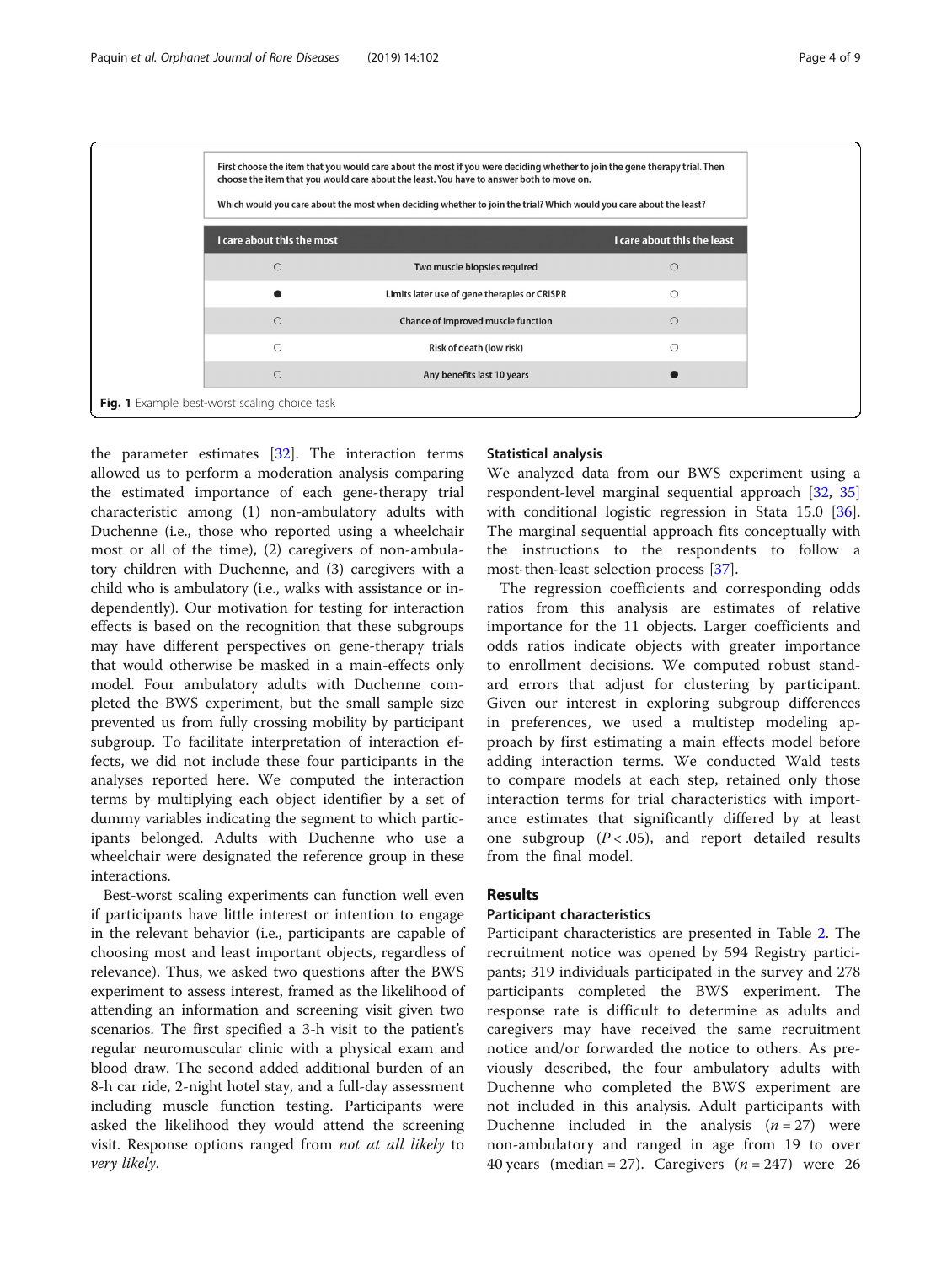# <span id="page-4-0"></span>Table 2 Participant characteristics by subgroup

| Variable                              | Adults with Duchenne |       | Caregivers     |      | Total          |      |
|---------------------------------------|----------------------|-------|----------------|------|----------------|------|
|                                       | n                    | $\%$  | n              | $\%$ | n              | $\%$ |
| Mobility                              |                      |       |                |      |                |      |
| Uses wheelchair most or all the time  | 27                   | 100.0 | 91             | 36.8 | 118            | 43.1 |
| Walks with assistance or better       |                      |       | 156            | 63.2 | 156            | 56.9 |
| Sex                                   |                      |       |                |      |                |      |
| Male                                  | 27                   | 100.0 | 53             | 21.5 | 80             | 29.2 |
| Female                                |                      |       | 194            | 78.5 | 194            | 70.8 |
| Race/ethnicity                        |                      |       |                |      |                |      |
| White, non-Hispanic                   | 17                   | 63.0  | 193            | 78.1 | 210            | 76.6 |
| Black, non-Hispanic                   | $\mathbf 0$          | 0.0   | $\overline{4}$ | 1.6  | $\overline{4}$ | 1.5  |
| Hispanic, all-races                   | 5                    | 18.5  | 20             | 8.1  | 25             | 9.1  |
| Other, non-Hispanic                   | 3                    | 11.1  | 27             | 10.9 | 30             | 11.C |
| Refused                               | $\overline{2}$       | 7.4   | 3              | 1.2  | 5              | 1.8  |
| Marital status                        |                      |       |                |      |                |      |
| Married or committed relationship     | $\mathbf{1}$         | 3.7   | 211            | 85.4 | 212            | 77.4 |
| Single                                | 24                   | 88.9  | 8              | 3.2  | 32             | 11.7 |
| Divorced or separated                 | $\mathbf 0$          | 0.0   | 27             | 10.9 | 27             | 9.9  |
| Widowed                               | 0                    | 0.0   | $\mathbf{1}$   | 0.4  | $\mathbf{1}$   | 0.4  |
| Refused                               | $\overline{2}$       | 7.4   | $\mathbf 0$    | 0.0  | $\overline{2}$ | 0.7  |
| Educational attainment                |                      |       |                |      |                |      |
| High school or less                   | 14                   | 51.9  | 49             | 19.8 | 63             | 23.0 |
| Technical school or associate degree  | 3                    | 11.1  | 34             | 13.8 | 37             | 13.5 |
| Bachelor's degree                     | 3                    | 11.1  | 94             | 38.1 | 97             | 35.4 |
| Graduate or professional degree       | 5                    | 18.5  | 69             | 27.9 | 74             | 27.0 |
| Refused                               | $\overline{2}$       | 7.4   | 1              | 0.4  | $\overline{3}$ | 1.1  |
| Annual household income               |                      |       |                |      |                |      |
| Less than \$50,000                    | 8                    | 29.6  | 12             | 4.9  | 20             | 7.3  |
| $$24,000 - $50,000$                   | $\mathbf{1}$         | 3.7   | 22             | 8.9  | 23             | 8.4  |
| $$51,000 - $75,000$                   | $\mathbf{1}$         | 3.7   | 30             | 12.2 | 31             | 11.3 |
| $$75,001 - $100,000$                  | $\mathbf{1}$         | 3.7   | 45             | 18.2 | 46             | 16.8 |
| More than \$100,000                   | 3                    | 11.1  | 110            | 44.5 | 113            | 41.2 |
| Prefer not to answer or refused       | 13                   | 48.2  | 28             | 11.3 | 41             | 15.0 |
| Previous clinical trial participation |                      |       |                |      |                |      |
| Yes                                   | 5                    | 18.5  | 128            | 51.8 | 133            | 48.5 |
| <b>No</b>                             | 22                   | 81.5  | 119            | 48.2 | 141            | 51.5 |

 $N = 274$ . Percentages may not add up to 100% due to rounding

to 72 years of age (median = 44). Caregivers reported the age of their youngest living child with Duchenne, which ranged from 1 to older than 40 years (median = 11). The majority of participants (57%) were caregivers of an ambulatory person with Duchenne.

A large majority of participants expressed interest in attending an information and screening visit as a precondition for trial participation. For the less burdensome scenario involving a 3-h visit at the

regular clinic, 97% of caregivers reported being very likely or somewhat likely to attend. Among adults with Duchenne, 96% were very likely or somewhat likely to attend. For the second scenario involving an 8-h drive, 2-night stay, and muscle function testing, 89% of caregivers said they were very likely or somewhat likely to go to the visit. Adults with Duchenne reported lower interest, with 70% endorsing very likely or somewhat likely.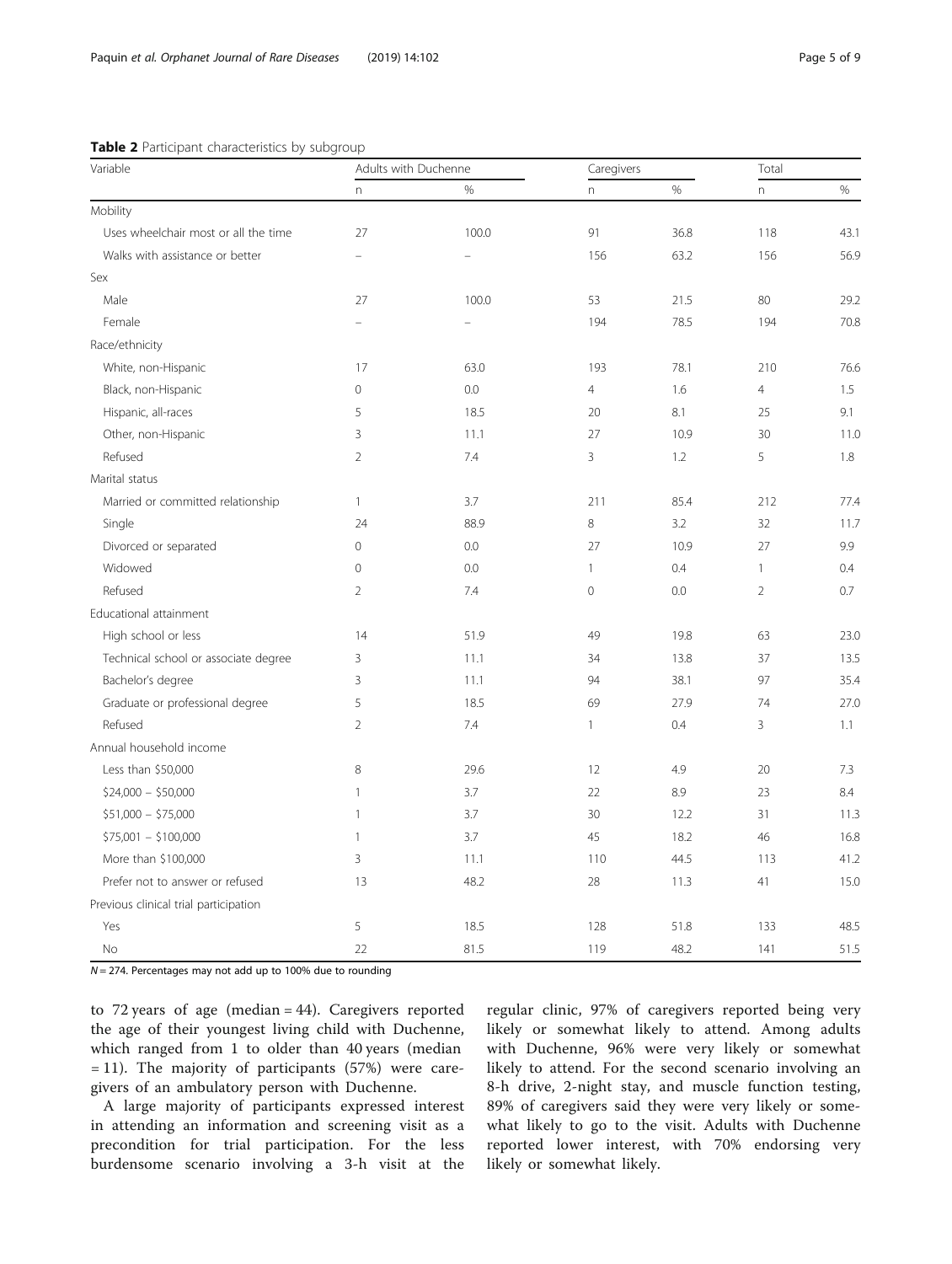# BWS analysis

In the final model (Table 3), the chance of improved lung function among adults with Duchenne served as the reference group for moderation analyses. A joint test of the two remaining interaction terms revealed that preferences for improved lung function differed significantly by subgroup  $(P < .001)$ . Specifically, caregivers of ambulatory children cared significantly less about the chance for improved lung function when deciding to join a gene therapy trial than either adults with Duchenne ( $P < .001$ ) or caregivers whose child uses a wheelchair  $(P < .001)$ . There was no statistical difference between caregivers of children who use a wheelchair relative to adults with Duchenne who use a wheelchair  $(P = .115)$ .

The remaining regression coefficients in the final model are estimates of relative importance averaged across participant subgroups for the other ten objects. Regardless of participant subgroup, participants cared most about improved muscle function when making decisions about trial participation, which we modeled as the reference category,  $B = 0$  and  $OR = 1$ . We plotted the odds ratios and present them in Fig. [2.](#page-6-0) Odds ratios with non-overlapping confidence intervals are statistically different at the 95% confidence level. Concerns that joining a trial would limit later use of gene transfer or editing (CRISPR) was slightly less important on average than muscle benefit in trial decision making  $(OR = 0.77; P)$ = .033). The possibility that gene therapy would lead to improved heart function was also among the top four

|  |  |  | Table 3 BWS conditional logistic regression |  |  |
|--|--|--|---------------------------------------------|--|--|
|--|--|--|---------------------------------------------|--|--|

features that participants cared about most when considering participating in a trial (OR =  $0.75$ ;  $P < .001$ ). In addition to chance of a long hospitalization  $(OR = 0.17)$ ; P < .001), participants cared least about procedural characteristics of clinical trials, like being in a placebo group  $(OR = 0.14; P < .001)$  or having to have two muscle biopsies (OR = 0.08;  $P < .001$ ).

# **Discussion**

People with Duchenne have increasing options for clinical trial participation, which may be perceived as providing important opportunities to change the progressive disease course [[27\]](#page-8-0). The first generation of gene therapy is expected to have a non-curative benefit, not dissimilar to other treatments under investigation for Duchenne. This non-curative benefit is coupled with the potential for higher risks for treatment-related morbidity /mortality than in past types of Duchenne clinical trials, as well as "opportunity costs" that are exacerbated by the risks associated with redosing using the same viral vector. Understanding the factors most important in decision making for early phase gene therapy trials allows researchers, sponsors, and advocates to address enrollment challenges, anticipate areas of potential concern in informed consent, and develop targeted educational materials and decision support tools for potential participants.

Caregivers in this study reported high interest, and adults with Duchenne reported high to moderate interest, in attending an information session and eligibility

| Object                                                                   |         |      |           | 95% CI |      |              |
|--------------------------------------------------------------------------|---------|------|-----------|--------|------|--------------|
|                                                                          | Β       | SE B | <b>OR</b> | LL.    | UL   | $\mathsf{P}$ |
| Chance of improved muscle function <sup>a</sup>                          | 0.00    | -    | 1.00      | -      | -    |              |
| Chance of improved lung function                                         | $-0.14$ | 0.18 | 0.87      | 0.61   | 1.25 | .450         |
| Limits later use of gene therapy or CRISPR                               | $-0.26$ | 0.12 | 0.77      | 0.61   | 0.98 | .033         |
| Chance of improved heart function                                        | $-0.28$ | 0.08 | 0.75      | 0.65   | 0.87 | < 0.001      |
| Chance of death (low risk)                                               | $-0.84$ | 0.13 | 0.43      | 0.34   | 0.56 | < .001       |
| Lowest dose may be too low for benefit                                   | $-1.20$ | 0.12 | 0.30      | 0.24   | 0.38 | < .001       |
| Become ineligible for future trials                                      | $-1.20$ | 0.13 | 0.30      | 0.23   | 0.39 | < 0.001      |
| Benefit lasts about 10 years                                             | $-1.32$ | 0.09 | 0.27      | 0.23   | 0.32 | < .001       |
| Chance of long hospitalization                                           | $-1.75$ | 0.11 | 0.17      | 0.14   | 0.22 | < .001       |
| Chance of being in placebo group                                         | $-1.98$ | 0.12 | 0.14      | 0.11   | 0.17 | < .001       |
| Two muscle biopsies required                                             | $-2.49$ | 0.11 | 0.08      | 0.07   | 0.10 | < .001       |
| Interaction terms                                                        |         |      |           |        |      |              |
| Improved lung function $\times$ Adults with Duchenne <sup>a</sup>        |         |      |           |        |      |              |
| Improved lung function $\times$ Parents of children who walk             | $-0.94$ | 0.19 | 0.39      | 0.27   | 0.57 | < .001       |
| Improved lung function $\times$ Parents of children who use a wheelchair | $-0.32$ | 0.20 | 0.72      | 0.49   | 1.08 | .115         |

 $N$  = 274. Wald  $\chi^2$  (12)=741.24, P < .001,  $R^2_{\text{McFadedens}}$  = .13. B = Conditional logit regression coefficient. SE B = Robust standard error of B. OR = Odds ratio. Cl = Confidence interval for odds ratios. LL = Lower limit of confidence interval. UL = Upper limit of confidence interval <sup>a</sup>Reference category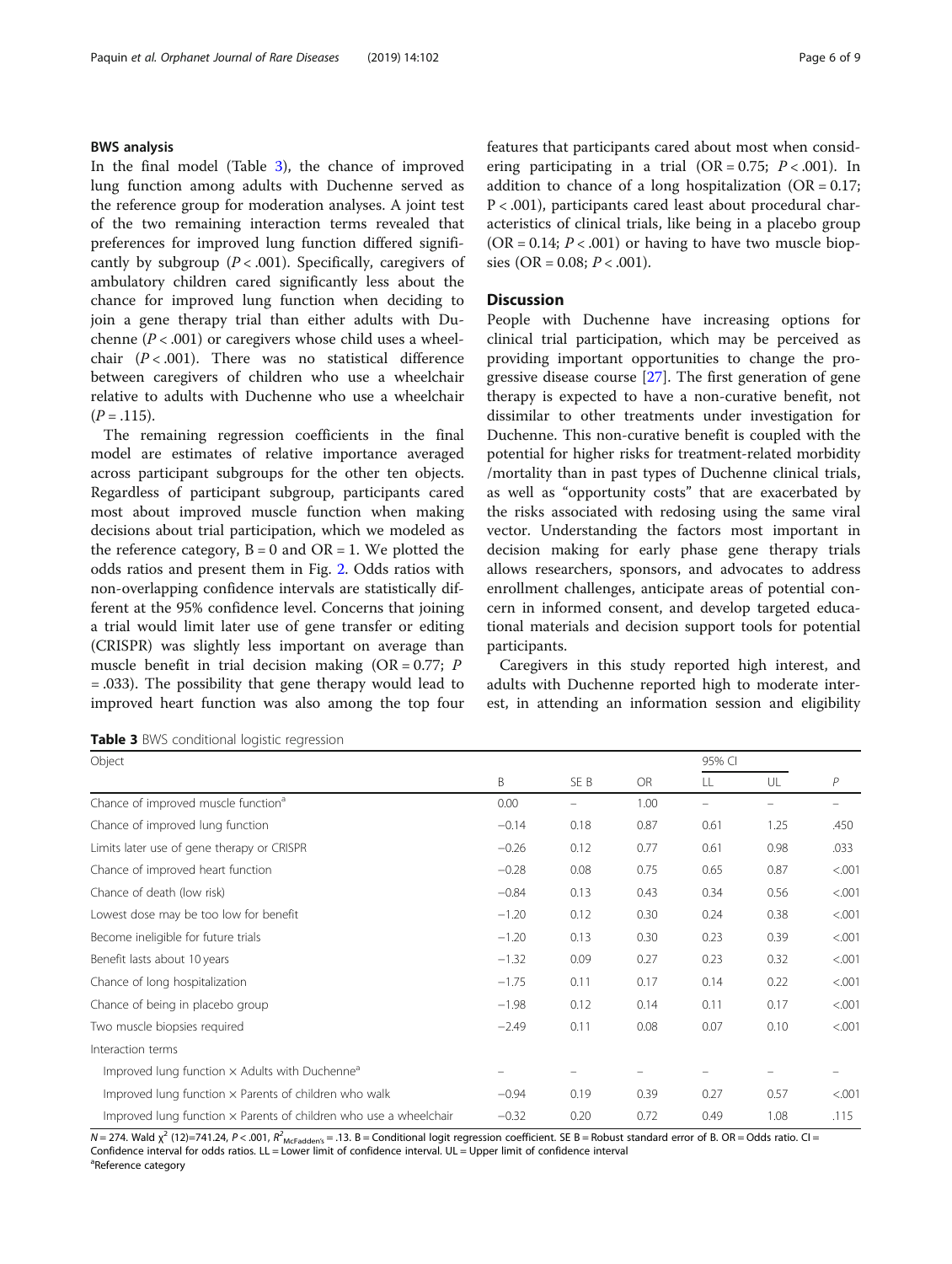<span id="page-6-0"></span>

screening if required for trial consideration. These findings support the relevance of the BWS choice tasks to a large proportion of our participants. Overall, participants cared most about the potential benefits of gene therapy when considering gene therapy trial participation. Parents have retrospectively reported the primary importance of the potential benefit in their actual decision-making when enrolling children in other types of Duchenne trials [\[38](#page-8-0)] and in a related qualitative study of perceptions of a hypothetical gene therapy trial [\[33](#page-8-0)]. Among characteristics included in this study, the chance of maintaining or improving muscle function emerged as most important for all participant subgroups. The chance of heart benefit was also highly important. It was prioritized similarly to concerns that trial participation would disqualify participants from later use of newer gene therapy or gene editing techniques. The disqualification characteristic is the most highly-rated item that differentiates gene therapy from most other types of therapies. The high ranking points to an aversion to losing future therapeutic options. A related gene therapy characteristic, referring to the approximately 10-year duration of benefit without the option for a second dose, fell on the lower end of the importance hierarchy. A prior qualitative study suggests that the lower importance of this feature may reflect optimism that this barrier would be surmounted in 10 years and/or that newer treatments would be available [\[33](#page-8-0)].

As we anticipated, caregivers of ambulatory children cared less about the chances of improved lung function

than did adults with Duchenne or caregivers of a child using a wheelchair; this finding likely reflects the correlation between pulmonary and ambulatory decline. Temporal discounting may explain the result [\[39\]](#page-8-0), where the threat to pulmonary health is less immediate for caregivers with a child who is still ambulatory. Thus, we would expect lung-function benefits to become more important as Duchenne progresses.

Procedural trial characteristics were lowest in the importance hierarchy. Participants cared least about two required muscle biopsies. The possibility of assignment to a placebo group was only somewhat more important than the need for muscle biopsies, which diverges from prior results highlighting parental concern about placebo randomization  $[27, 40]$  $[27, 40]$  $[27, 40]$ . These findings may represent changing priorities over time or may reflect priorities specific to gene therapy (i.e., for gene therapy, the use of muscle biopsies may be perceived as more acceptable than when used in non-gene-therapy trials; for gene therapy the randomization to placebo equates to maintaining eligibility for later therapies and trials, thus adding a 'silver lining'). This finding may also reflect one of the benefits of BWS experiments, especially when the objects originate from qualitative research and are selected to be valued by participants. The use of BWS to quantify prioritization among highly-relevant items rather than the use of a scale with Likert-type responses may reduce the chance of skewed data and poor discriminative ability.

Other characteristics of gene therapy—risk of death, ineligibility for future trials, and insufficient dose for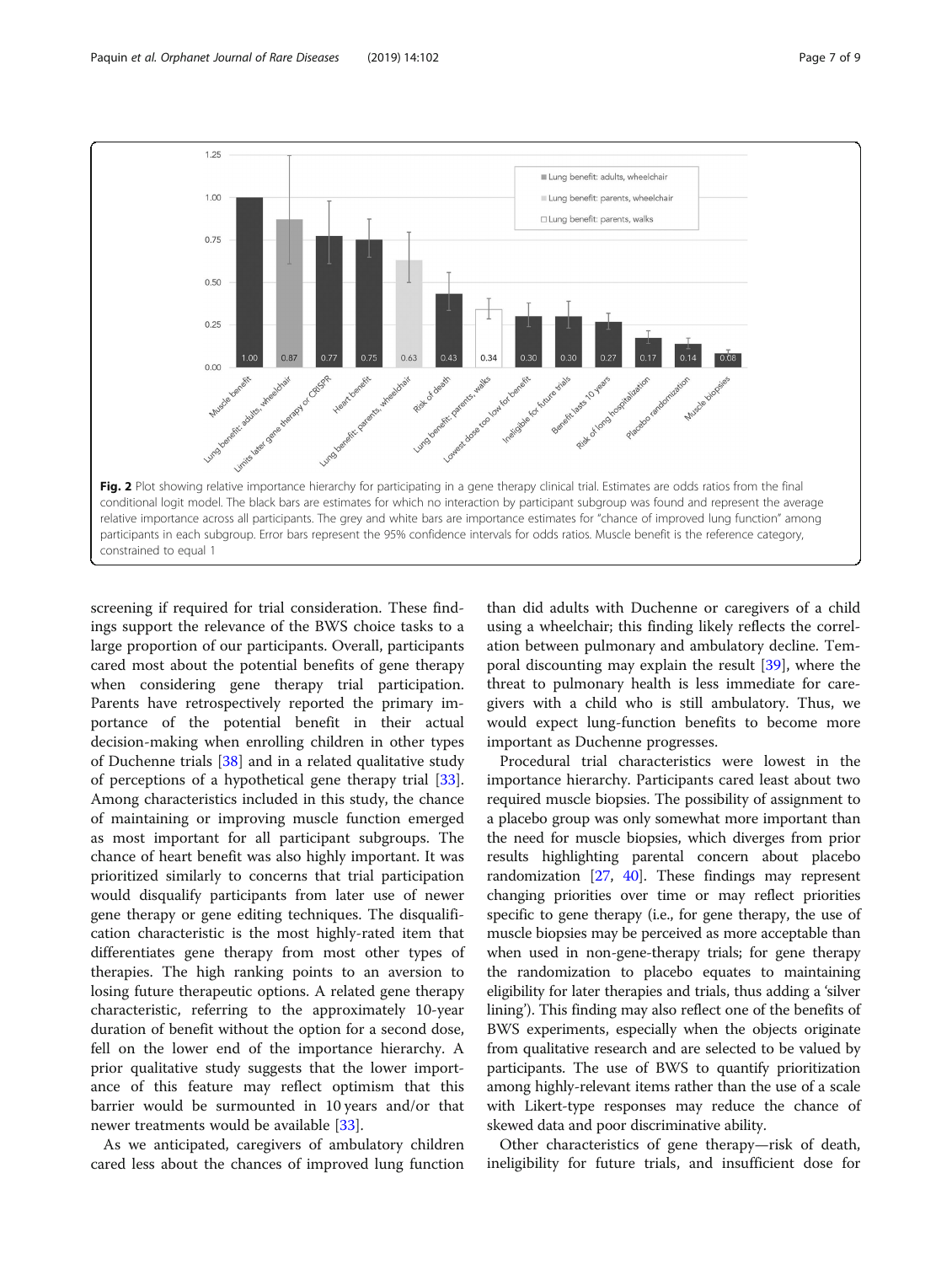<span id="page-7-0"></span>benefit—fell into the middle range in terms of influence on decision making. It is important to interpret the relative importance of the risk of death in light of the larger questionnaire that subjects completed; prior to answering the BWS experiment, participants completed a threshold experiment to determine their maximum acceptable risk. The placement of the BWS after the threshold was the primary reason we did not include a quantitative risk estimate in the BWS exercise.

These results should be interpreted with the following limitations in mind. We recruited our patient and caregiver samples through the PPMD network, and the values and preferences expressed in this study may not represent the larger global Duchenne community. Also, respondents may have forwarded the recruitment email, which may have led to non-independence in our final sample. We chose to use an anonymous survey to protect our rare-disease affected participants' privacy and confidentiality. The resulting limitation is that we cannot identify caregiver/affected adult pairs or evaluate their concordance. In addition, the hypothetical questions will not fully replicate the experience of making decisions about clinical trial participation. Finally, our sample of adult patients with Duchenne was small.

# Conclusion

In the first study of this nature, our findings offer insight into how caregivers of children and adults with Duchenne and adults living with Duchenne prioritize the anticipated benefits, harms, burden, and opportunity costs when deciding whether to join gene therapy clinical trials. Preference studies such as these provide relevant stakeholders with quantifiable evidence to inform the development of emerging therapies, which is a central component of patient-focused drug development.

#### Abbreviations

BWS: Best-Worst Scaling; CRISPR: Clustered regularly-interspaced short palindromic repeats; PBIBD: Partially balanced incomplete block design; PPMD: Parent Project Muscular Dystrophy

#### Acknowledgements

Not applicable.

# Funding

This study was funded by Parent Project Muscular Dystrophy (PPMD), with support for PPMD's Patient Preference Research program provided by Solid Bioscience and Pfizer.

# Availability of data and materials

The datasets used and/or analyzed during the current study are available from the corresponding author on reasonable request.

#### Authors' contributions

All authors were involved with conceptualizing this study. RP lead the data curation and conducted the formal analysis. HP, CM (1) and BM aided in these tasks. All four of these authors were involved in developing the methodology and study validation, as well. RF acquired funding for this project. HP lead the investigation, including managing resources and project administration. HP and CM (1) supervised technical portions of the study. All

authors were involved with writing, reviewing and editing the manuscript. All authors approved the final manuscript.

#### Authors' information

Not applicable.

#### Ethics approval and consent to participate

The study protocol received IRB review and approval from RTI International's Committee for the Protection of Human Subjects.

# Consent for publication

Not Applicable.

#### Competing interests

RP– Declares no conflict of interest.

RF– Full-time employee of Parent Project Muscular Dystrophy, which receives funding from Solid Bioscience and Pfizer in support of preference research programs.

CM (1)– Declares no conflict of interest.

BM – Declares no conflict of interest.

KB – Full-time employee of Pfizer Inc. with stock holdings related to employment.

AG – Employee and co-founder of Sold Biosciences, with stock holdings related to employment.

AM – Declares no conflict of interest.

CM (2)– Employee of Solid Biosciences and former employee of Pfizer, with stock holdings related to employment.

CR – Declares no conflict of interest.

VR – Employee of Solid Biosciences with stock holdings related to employment.

LR – Full-time employee of Pfizer Inc. with stock holdings related to employment.

AS – Full-time employee of Pfizer Inc. with stock holdings related to employment.

ECS – Receives salary support from Pfizer Inc. for role as PI on a gene therapy trial.

HP – Declares no conflict of interest.

# Publisher's Note

Springer Nature remains neutral with regard to jurisdictional claims in published maps and institutional affiliations.

#### Author details

<sup>1</sup>RTI International, Research Triangle Park, North Carolina, USA. <sup>2</sup>Parent Project Muscular Dystrophy, Hackensack, NJ, USA. <sup>3</sup>RTI Health Solutions, Research Triangle Park, North Carolina, USA. <sup>4</sup>Pfizer, Inc, New York, NY, USA. <sup>5</sup>Solid Biosciences, Cambridge, MA, USA. <sup>6</sup>UCLA, California, Los Angeles, USA. <sup>7</sup>Duke University, Durham, North Carolina, USA.

### Received: 27 November 2018 Accepted: 17 April 2019 Published online: 09 May 2019

#### References

- 1. Mendell JR, Shilling C, Leslie ND, et al. Evidence-based path to newborn screening for Duchenne muscular dystrophy. Ann Neurol. 2012;71:304–13.
- 2. Bushby K, Finkel R, Birnkrant DJ, Case LE, Clemens PR, Cripe L, et al. Diagnosis and management of Duchenne muscular dystrophy, part 1: diagnosis, and pharmacological and psychosocial management. Lancet Neurol. 2010;9(1):77–93.
- 3. Flanigan KM. Duchenne and Becker muscular dystrophies. Neurol Clin. 2014; 32(3):671–88 viii.
- 4. Ryder S, Leadley RM, Armstrong N, Westwood M, de Kock S, Butt T, et al. The burden, epidemiology, costs and treatment for Duchenne muscular dystrophy: an evidence review. Orphanet J Rare Dis. 2017;12(1):79.
- 5. Landfeldt E, Mayhew A, Eagle M, Lindgren P, Bell CF, Guglieri M, et al. Development and psychometric analysis of the Duchenne muscular dystrophy functional ability self-assessment tool (DMDSAT). Neuromuscul Disord. 2015;25:937–44.
- 6. Otto C, Steffensen BF, Højberg AL, Barkmann C, Rahbek J, Ravens-Sieberer U, et al. Predictors of health-related quality of life in boys with Duchenne muscular dystrophy from six European countries. J Neurol. 2017;264(4):709–23.